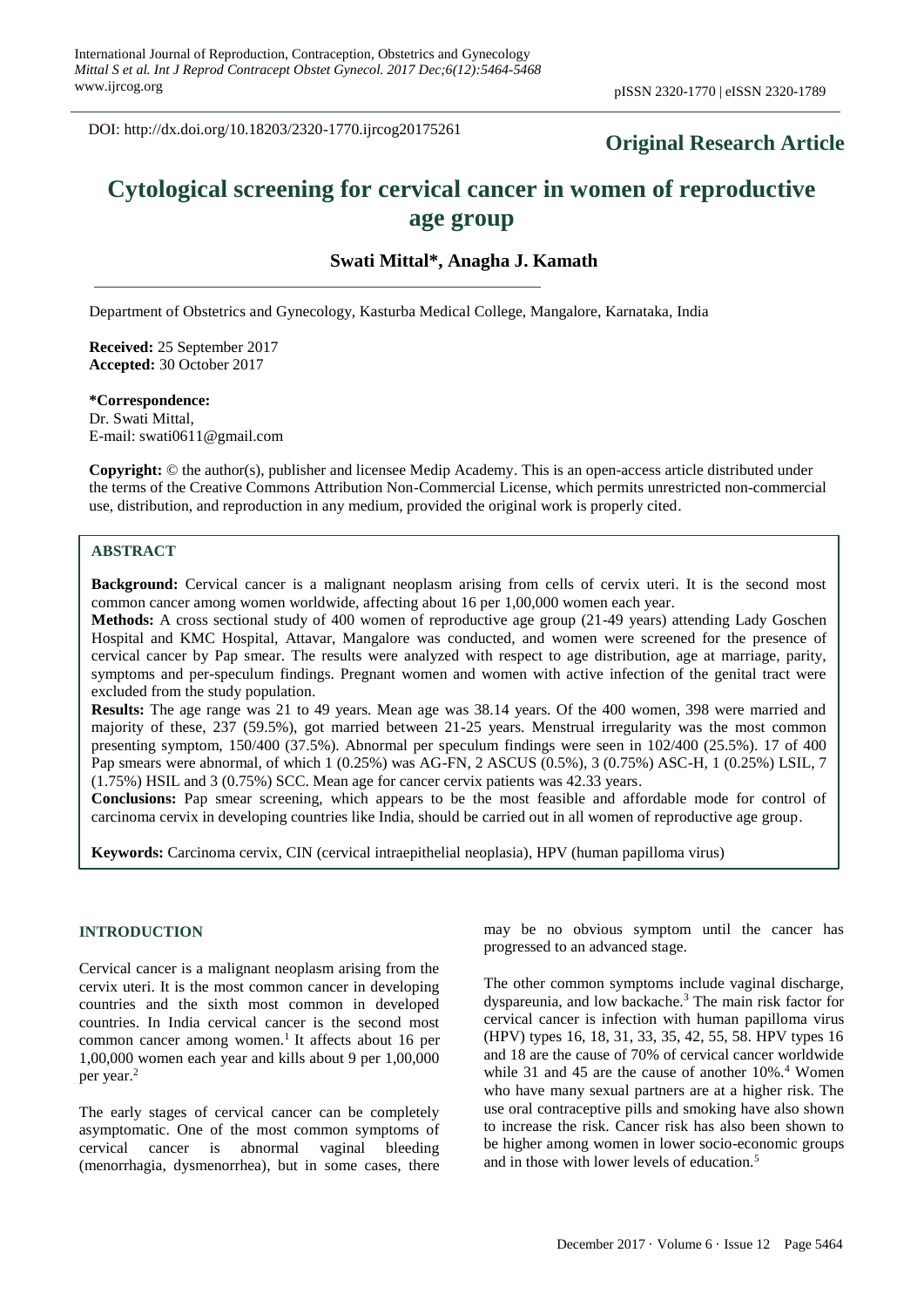There are two main types of cervical cancer: Squamous cell carcinoma (SCC) and Adenocarcinoma. SCC is the more common type of cancer, accounting for about three quarter of all the cases.<sup>6</sup> Invasive disease arises as a consequence of progression from mild dysplasia through severe dysplasia to carcinoma in situ. These precursor lesions are also known as Cervical Intraepithelial Neoplasia (CIN), and represent various degrees of disordered cell maturation in cervical epithelium.7,8

Various methods for screening cervical cancer include Papanicolaou smear (cytological smear), visual inspection method using acetic acid (VIA) and Lugol's iodine (VILI), and HPV DNA testing. However, it is well established that the best method for early detection of precancerous lesions of the cervix is cytological examination by Pap smear. The mortality related to cervical cancer can be substantially reduced through early detection and treatment. Therefore, cytological evaluation still plays an important role for early detection of dysplasia or pre-invasive cervical carcinomas.

#### **METHODS**

The present study aimed at screening 400 women of reproductive age group (21-49 years), attending the outpatient department, as well as those admitted in Lady Goschen Hospital and KMC Hospital, Attavar, by the means of conventional Pap smears. The study period was 1 and ½ years from October 2013 to March 2015. These smears were graded according to "The Bethesda system" (2001). The results of the cytological smears were analyzed with respect to age distribution; age at marriage; parity; symptoms and per speculum findings. These results were analyzed statistically (descriptive study by proportions using chi square test). The results of the present study were also compared with the previous studies.

#### *PAP smears- "The (2001) Bethesda System"*

In 1988, the National Cancer Institute workshop was held in Bethesda, Maryland, resulted in development of The Bethesda System for cytologic reporting of smears. After numerous workshops and discussions, in the year 2001, the redefined terminologies for female genital tract cytology includes:

#### *Specimen type*

Conventional smear versus liquid based cytology smear versus other.

#### *Statement on specimen adequacy*

- Satisfactory of evaluation
- Satisfactory for evaluation but limited by (specify reason)
- Unsatisfactory (specify reason)

(Reasons for satisfactory but limited /Unsatisfactory smears include scanty cellularity, poor fixation /preservation, presence of foreign material (ex: Lubricant), partially /completely obscured by inflammation, partially /completely obscured by blood, no endocervical component and insufficient patient history. In these cases, a repeat pap smear is advised.)

#### *General categorization/ interpretation/ result*

NILM (Negative for intraepithelial lesion or malignancy) which includes

- Organisms like Trichomonas, Actinomyces, Candida, Shift in flora (Bacterial Vaginosis), Herpes Simplex related changes)
- Reactive cellular changes due to inflammation, radiation, and intrauterine devices.
- Atrophy.

#### *Epithelial cell abnormalities*

#### *Squamous cells*

- Atypical squamous cells: of undetermined significance (ASCUS), cannot exclude HSIL (ASC-H)
- Low-grade squamous intraepithelial lesion (LSIL) encompassing cellular changes consistent with HPV infection, Mild dysplasia/ Cervical intraepithelial neoplasia – I (CIN I)
- High-grade squamous intraepithelial lesion (HSIL) encompassing moderate dysplasia/ Cervical intraepithelial neoplasia-II (CIN-II), severe dysplasia/ Cervical intraepithelial neoplasia-III (CIN-III)/ Carcinoma-in-situ (CIS)
- Squamous cell carcinoma (SCC)

#### *Glandular cells*

- Atypical: endocervical cells (not otherwise specified), endometrial cells (not otherwise specified), glandular cells (not otherwise specified)
- Atypical cells favouring neoplasia: endocervical cells favouring neoplasia, glandular cells favouring neoplasia
- Endocervical adenocarcinoma in situ
- Adenocarcinoma: Endocervical, Endometrial, Extrauterine, not otherwise specified.

#### **RESULTS**

The age range of women included in the study was between 21 to 49 years. Maximum number of women, i.e., 173 (43.2%) was in the age group 41- 49 years and the lowest was in the age group 21-30 years i.e. 84 (21%). Mean age of study population was 38.14 years. 398 (99.5%) women in the study group were married and 2 (0.5%) were unmarried but sexually active. 287 (71.8%) women had parity of 1-2.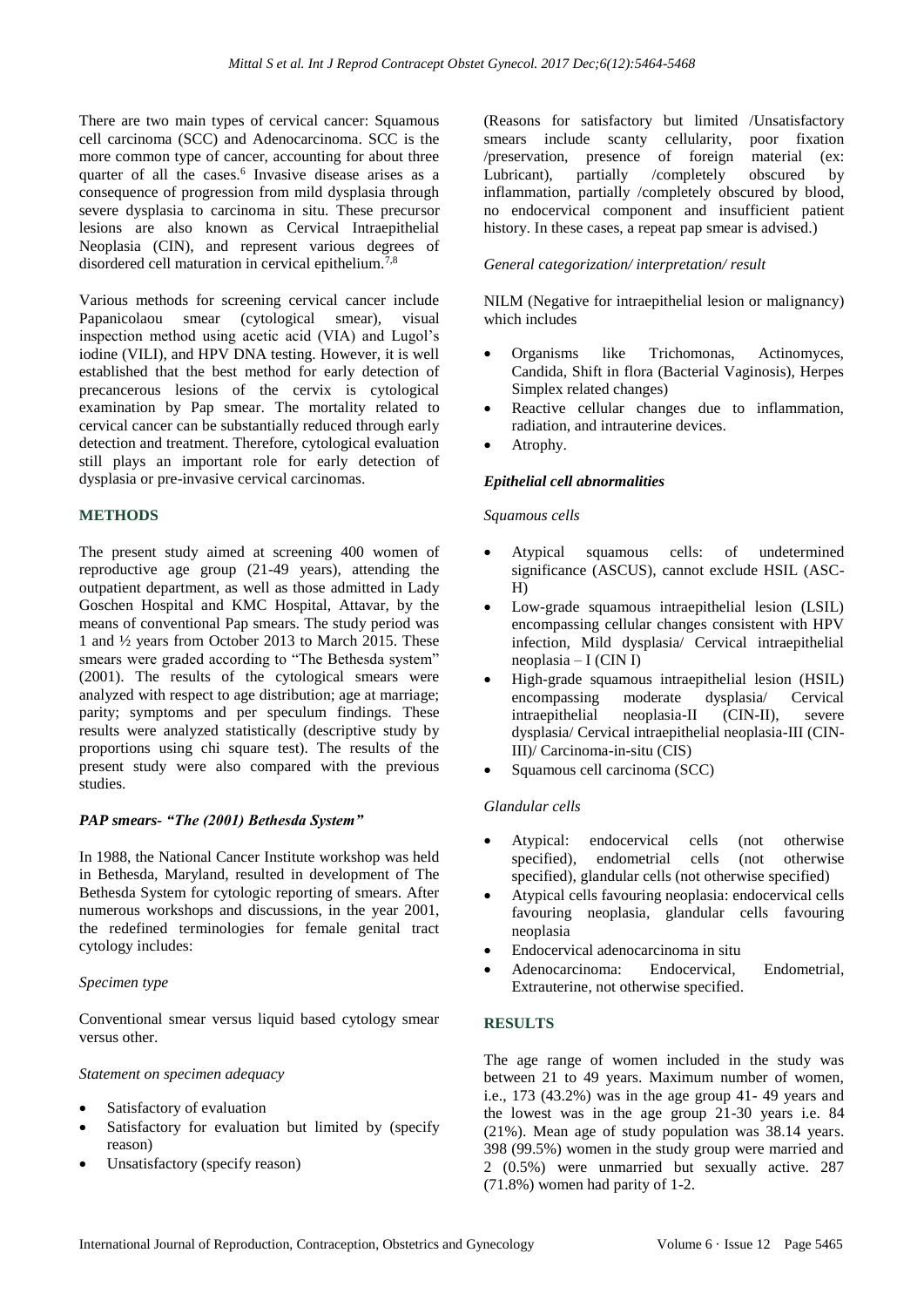

**Figure 1: Symptoms (n=400).**

The symptoms with which they presented included contact bleeding, vaginal discharge, infertility, menstrual problems, abdominal pain and utero-vaginal prolapse. However, maximum women, i.e. 150 (37.5%) presented with menstrual problems (Figure 1). On per speculum examination, in 102 (25.5%), abnormalities like erosion on cervix, nabothian cyst and utero-vaginal prolapse were detected. Out of the total 400 women included in study population, on Pap smear examination, 111/400 women had abnormal pap smears of which majority, 57 (14.25%)

smears, were inflammatory, 12 (3.0%) were atrophic, 9 (2.25%) had bacterial vaginosis, 15 (3.75%) had candida infection, 1 (0.25%) had trichomonas vaginalis, 1 (0.25%) had AG-FN, 2 were ASCUS (0.5%), 3 (0.75%) were ASC-H, 1 (0.25%) was LSIL, 7 (1.75%) HSIL and 3 (0.75%) were SCC (Figure 2).



**Figure 2: Abnormal PAP smear reports (n=111).**

The mean age for cancer patiets with cancer cervix was 42.33 years and all these women were married and had parity between 2-3.

|                                               | <b>Age Group (in years)</b> |               |                 |               |                 |               |
|-----------------------------------------------|-----------------------------|---------------|-----------------|---------------|-----------------|---------------|
| <b>PAP</b> smear report                       | $21 - 30$                   |               | $31 - 40$       |               | 41-49           |               |
|                                               | No. of subjects             | $\frac{6}{9}$ | No. of subjects | $\frac{6}{9}$ | No. of subjects | $\frac{6}{9}$ |
| AG-FN                                         | $\theta$                    | $\Omega$      | $\Omega$        | $\Omega$      |                 | 1.9           |
| $ASC-H$                                       | 0                           |               | 3               | 7.5           | $\Omega$        |               |
| <b>ASCUS</b>                                  | $\Omega$                    | $\Omega$      |                 | 2.5           |                 | 1.9           |
| Atrophic Smear                                | 0                           |               |                 | 2.5           | 11              | 20.8          |
| <b>HSIL</b>                                   | $\Omega$                    | $\Omega$      |                 | 2.5           | 6               | 11.3          |
| Inflammatory smear                            | 13                          | 72.2          | 23              | 57.5          | 21              | 39.6          |
| <b>Inflammatory smear Bacterial vaginosis</b> | $\theta$                    | $\Omega$      | 4               | 10.0          | 5               | 9.4           |
| Inflammatory smear Candida vaginalis          | 5                           | 27.8          | 5               | 12.5          | 5               | 9.4           |
| <b>Inflammatory smear Tricho vaginalis</b>    | $\theta$                    | $\Omega$      |                 | 2.5           | $\Omega$        | $\Omega$      |
| <b>LSIL</b>                                   | 0                           | $\Omega$      | $\Omega$        | 0             |                 | 1.9           |
| <b>SCC</b>                                    | $\Omega$                    | $\Omega$      |                 | 2.5           | $\mathfrak{D}$  | 3.8           |
| Total                                         | 18                          | 100           | 40              | 100           | 53              | 100           |

#### **Table 1: Age groups and abnormal pap smear reports (n=111).**

p value- 0.019

The association between age groups and abnormal Pap smear results (Table 1) was found to be statistically significant (p value 0.019) and the association between parity and abnormal Pap smear results was also found to be statistically significant (Table 2 - p value 0.034).

The maximum numbers of pre-malignant lesions were seen women in the age group of 40-49 years. This signifies that effective screening should be done in this age group to prevent carcinoma cervix. A single Pap

smear done at this age can prevent carcinoma in significant number of cases.

#### **DISCUSSION**

In the present study, out of 400 patients who were subjected to Pap smear examination, 111 (27.75%) had abnormal Pap smear report. Among these 18 (4.5%) were between 21-30 years, 40 (10%) were between 31-40 years, and 53 (13.25%) were between 41-49 years.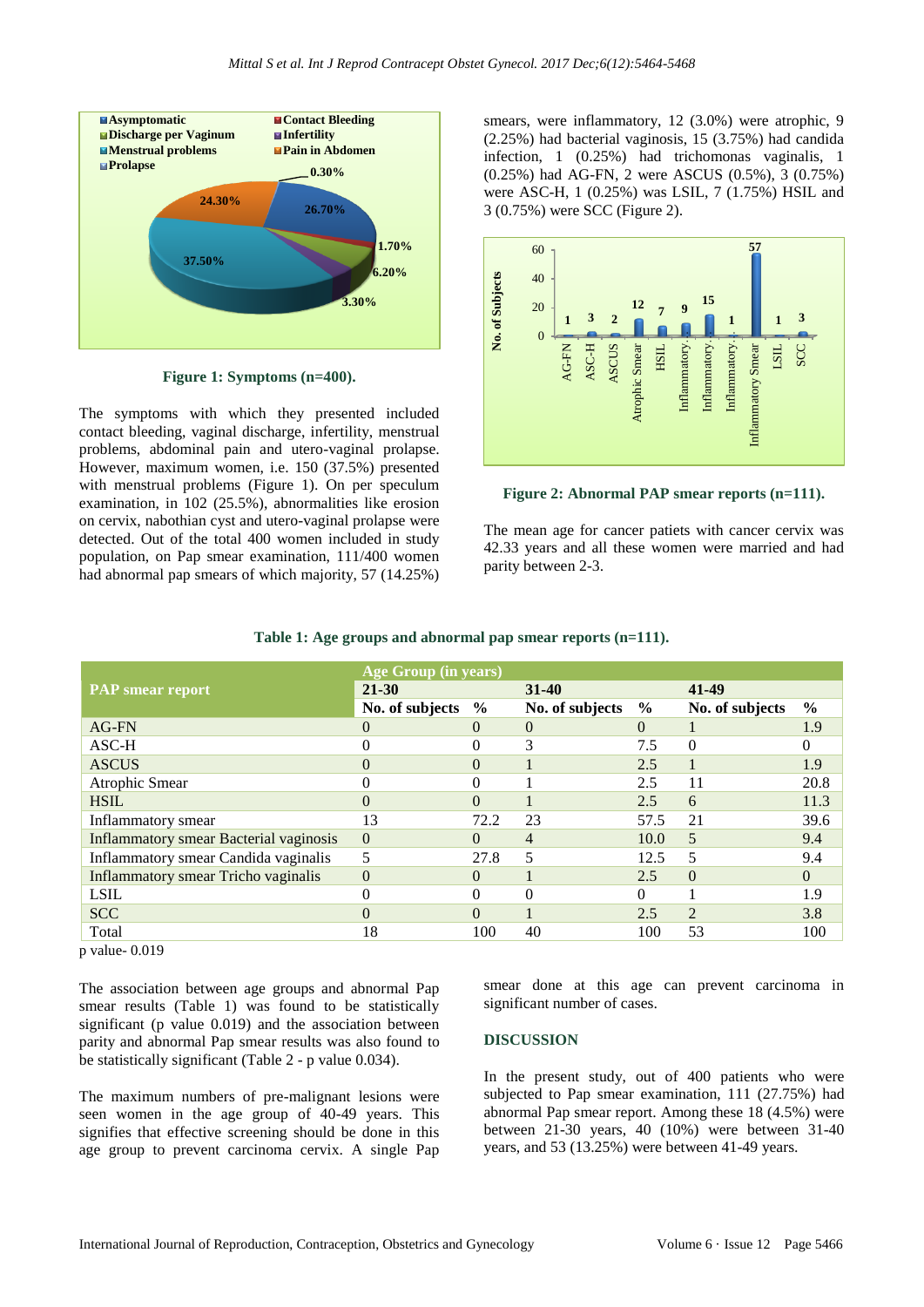|                                            | <b>Parity</b>     |          |                 |               |                 |      |  |
|--------------------------------------------|-------------------|----------|-----------------|---------------|-----------------|------|--|
| <b>PAP Smear Report</b>                    | <b>None</b>       |          | $1 - 2$         |               | More than 2     |      |  |
|                                            | No. of Subjects % |          | No. of subjects | $\frac{6}{9}$ | No. of subjects | $\%$ |  |
| AG-FN                                      | $\Omega$          | $\Omega$ | $\Omega$        | $\theta$      |                 | 3.3  |  |
| $ASC-H$                                    | 0                 | $\Omega$ | っ               | 2.7           |                 | 3.3  |  |
| <b>ASCUS</b>                               | 0                 | $\Omega$ |                 | 1.4           |                 | 3.3  |  |
| Atrophic Smear                             |                   | 12.5     | 9               | 12.3          | $\overline{c}$  | 6.7  |  |
| <b>HSIL</b>                                | $\Omega$          | $\Omega$ |                 | 1.4           | 6               | 20.0 |  |
| Inflammatory smear                         | 3                 | 37.5     | 40              | 54.8          | 14              | 46.7 |  |
| Inflammatory smear Bacterial Vaginosis     | $\Omega$          | $\Omega$ | 8               | 11.0          |                 | 3.3  |  |
| Inflammatory smear Candida Vaginalis       | 4                 | 50       | 9               | 12.3          | 2               | 6.7  |  |
| <b>Inflammatory smear Tricho Vaginalis</b> | $\Omega$          | $0\%$    |                 | 1.4           | $\Omega$        | 0    |  |
| <b>LSIL</b>                                |                   |          |                 | 1.4           | $\Omega$        |      |  |
| <b>SCC</b>                                 | 0                 | $\Omega$ |                 | 1.4           | $\overline{2}$  | 6.7  |  |
| Total<br>$\sim$ $\sim$ $\sim$ $\sim$       | 8                 | 100      | 73              | 100           | 30              | 100  |  |

#### **Table 2: Parity and abnormal pap smear reports (n=111).**

p value- 0.034

Among these 3 had squamous cell carcinoma (SCC) of cervix. The mean age of these three cancer cervix cases was 42.33 years, which was similar to that, reported in previous studies. 9-13

The incidence of carcinoma cervix in the present study was found to be 0.75% which was found to be in concordance with previous studies. 13-18

In the present study 100% of the women having cancer cervix were married. In studies done previously, 86.5% to 88.4% women were married which was similar to our study.<sup>11,12</sup> This high percentage of married women amongst women diagnosed with cervical cancer (in the study population) could be attributed to early age at marriage and high parity, which are also individual risk factors for cancer cervix.

Out of the 400 women in study group, 43 (10.75%) were nulliparous, 287 (71.75%) had parity of 1-2 and 70 (17.5%) had parity more than 2. Among the 111 abnormal smears, 8 (2%) were nulliparous, 73 (18.25%) had parity of 1-2 and 30 (7.5%) had parity of more than 2. Among the 3 cases of cancer cervix, 1 had parity between 1-2 and 2 had parity more than 2. The mean parity for cancer cervix in the present study is 2 to 3 which was similar to previous studies.<sup>13,15,17</sup> Increasing parity as a risk factor for cancer cervix has been stated traditionally and the present study also shows a similar result.

#### **CONCLUSION**

Even though cervical cancer is the second leading site of cancer among women; women in the community are ignorant about the risks, risk factors and symptoms of this particular cancer. Specific knowledge on cervical cancer is therefore a critical element in determining whether a woman will undergo Pap test or not. Based on the analyzed data, it is felt that Pap smear screening, which appears to be the most feasible and affordable mode for control of carcinoma cervix in developing countries like India, should be carried out in all women of reproductive age group. A single Pap smear done in reproductive age can prevent carcinoma in significant number of cases. However, conventional Pap smears alone cannot pick up all the epithelial abnormalities and simultaneous HPV DNA testing will complement the detection of cervical cancer.

#### **ACKNOWLEDGMENTS**

Authors would like to thank Dr. Anagha J. Kamath for the support during study.

*Funding: No funding sources Conflict of interest: None declared Ethical approval: Not required*

#### **REFERENCES**

- 1. Armstrong EP. Prophylaxis of cervical cancer and related cervical disease: a review of the costeffectiveness of vaccination against oncogenic HPV types. J Managed Care Pharmacy. 2010 Apr;16(3):217-30.
- 2. Ferlay J. GLOBOCAN 2002: cancer incidence, mortality and prevalence worldwide, version 2.0, Lyon, France: International Agency for Research on Cancer, 2004.
- 3. Kumar V, Abbas AK, Fausto N, Mitchell RN. Robbins Basic Pathology.  $8<sup>th</sup>$  ed. Saunders Elsevier;2007:718-721.
- 4. Dillman. edited by Oldham RK, Robert O. Principles of cancer biotherapy.  $5<sup>th</sup>$  ed. Dordrecht: Springer;2009:149.
- 5. Walboomers JM, Jacobs MV, Manos MM, Bosch FX, Kummer JA, Shah KV et al. Human papillomavirus is a necessary cause of invasive